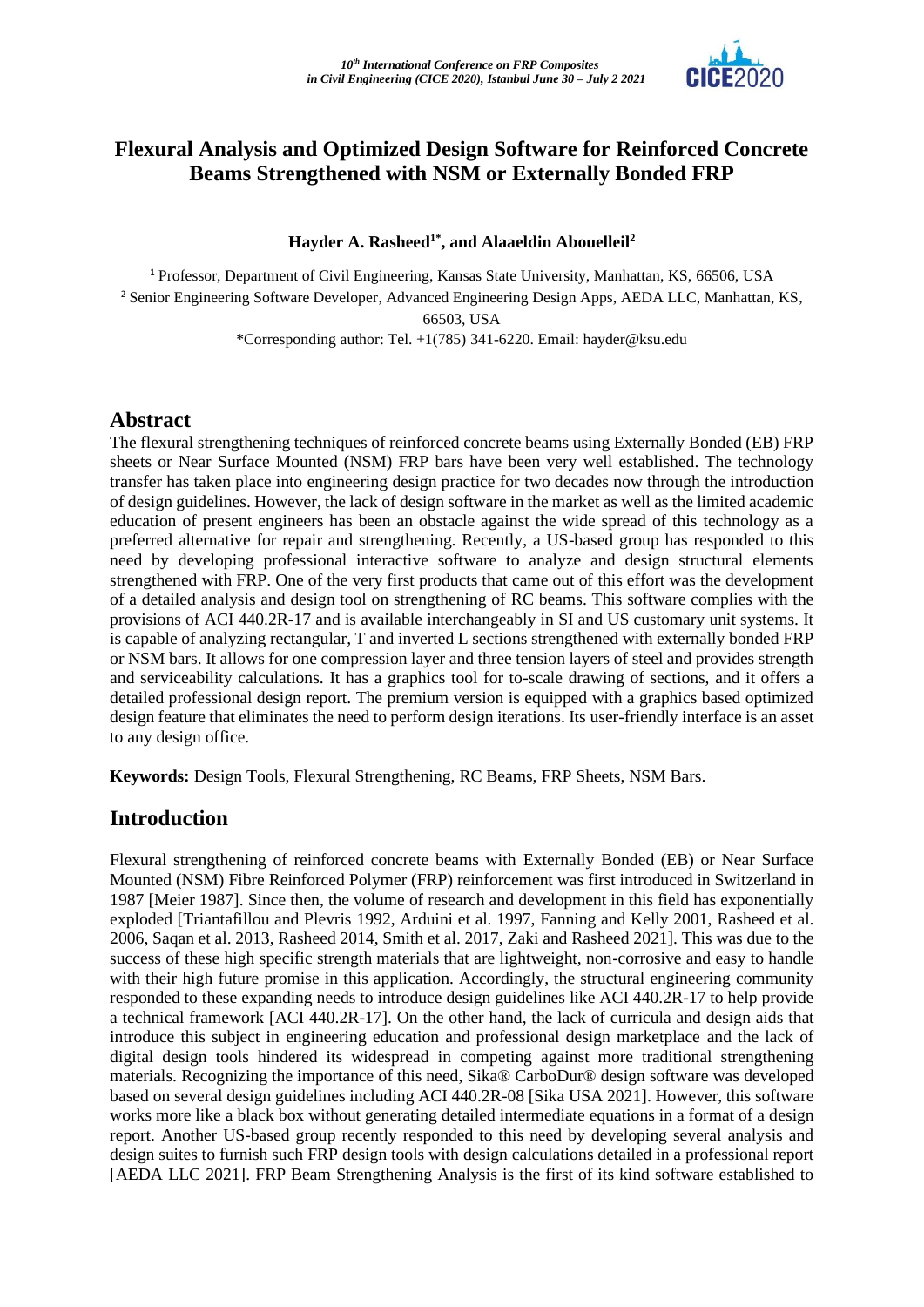

perform a comprehensive flexural analysis and optimized design of reinforced concrete beam sections strengthened with externally bonded FRP sheets/plates or near surface mounted FRP tape/bars to drive this technology forward with full supporting documentation. The software is available on the web for subscription-based downloads that are very affordable to the average structural engineer [AEDA LLC 2021]. Demonstration versions and educational discounts are also available to encourage students and engineers to adapt to these software advancements.

# **Program Features**

The program user interface is composed of five different sections, see Figure 1. The first section accepts the material parameters as input. This is composed of the concrete material properties, longitudinal steel material properties and FRP material properties selected as user-defined or from the list of available properties from participating manufacturers, Figure 1a. The second section takes the geometric section parameters. This includes the section type (Rectangular, T or inverted L section), the section peripheral dimensions, internal reinforcement details for one compression and up to three tension layers, the FRP geometric parameters as well as the calculation or input of the tensile substrate concrete strain at the time of strengthening, Figure 1b. The third section is devoted to the loading calculations including but not limited to the sectional dead load moment, the sectional live load moment at the time of strengthening (constructional live load moment) and the upgraded live load moment. This section also furnishes the calculation of the ultimate section moment under the upgraded live loading if the FRP should be lost, the service moment and the ultimate upgraded moment with FRP, Figure 1c. The fourth section provides the to-scale drawing utility as well as the action item buttons to plot or clear the section, to perform optimized design or just section analysis, to print a screen shot or generate the comprehensive design report, Figure 1d. The fifth section is left for the results when activating the "Analysis" button including the final strain profile of the strengthened section, key output results as well as a comprehensive list of strength values and serviceability checks, Figure 1e.

| A FRP Beam Strengthening Analysis -Premium                                                                              |                                                                                                                                                                         |                                                                 |                                                                                                                          | $\Box$<br>$\times$<br>-          |
|-------------------------------------------------------------------------------------------------------------------------|-------------------------------------------------------------------------------------------------------------------------------------------------------------------------|-----------------------------------------------------------------|--------------------------------------------------------------------------------------------------------------------------|----------------------------------|
| File Help<br><b>Notations</b><br>Units: (a) US units (kips.in.ksi) <a> SI units (KN.mm.MPa)</a>                         |                                                                                                                                                                         |                                                                 |                                                                                                                          |                                  |
| <b>Material Properties</b><br><b>Figure 1a</b><br>Concrete                                                              | <b>Geometrical Properties</b><br><b>Figure 1b</b><br>$7 - $ Beam<br>C Rectangle<br>○ T-Beam                                                                             | Process<br><b>Figure 1d</b>                                     | Results<br>Strain profile at failure:                                                                                    | <b>Figure 1e</b>                 |
| $\blacktriangle$<br>Compressive Strength (f'c)<br>ksi<br>Modulus of Elasticity ( $E_c$ ) =<br>3605<br>ksi   ACI Default | Cross Sectional Width (b) =<br>6<br>in.<br>12<br>Cross Sectional Height (h) =<br>in.                                                                                    |                                                                 |                                                                                                                          | 0.0022                           |
| Tensile Strength (fr) =<br>0.474<br>ksi □ ACI Default                                                                   | Web Width $(b10)$ =<br>$\Omega$<br>in.                                                                                                                                  |                                                                 |                                                                                                                          | 0.0012                           |
| Strain at Max. Compressive<br>0.0019<br>$\Box$ 1.71 f'c/Ec.<br>Stress $(\varepsilon c)$ =                               | in.<br>Flange Height $(hf)$ =                                                                                                                                           |                                                                 |                                                                                                                          |                                  |
| Max. Comp. Strain $(\varepsilon_{\text{cv}})$ =<br>0.003<br>ACI Default<br>Steel<br><b>Longitudinal Steel</b>           | Side Clear Cover $(c.c.) =$<br>in.<br><b>Longitudinal Steel Details</b><br>(a) Insert Bar Number<br>◯ Insert Bar Diameter                                               |                                                                 |                                                                                                                          |                                  |
| 60<br>Yield Strength $(f_Y)$ =<br>ksi<br>Modulus of Elasticity (Es) =<br>29000<br>ksi                                   | Number of<br>Laver depth<br><b>Bar number</b><br>Laver<br><b>bars</b><br>(n)<br>$\overline{2}$<br>$\overline{2}$<br>$\overline{3}$                                      |                                                                 |                                                                                                                          | $-0.0026$                        |
| <b>Transverse Steel</b>                                                                                                 | Compression<br>$\mathcal{P}$<br>5<br>10 <sub>10</sub><br>Tension 1                                                                                                      |                                                                 |                                                                                                                          | $-0.0036$                        |
| Yield Strenath (fv) =<br>60<br>ksi                                                                                      | $\theta$<br>$\mathbf{a}$<br>0<br>Tension 2                                                                                                                              |                                                                 | Strength reults and serviceability:                                                                                      |                                  |
| Modulus of Elasticity ( $E_s$ ) =<br>29000<br>ksi<br><b>FRP</b>                                                         | $\mathbf{0}$<br>$\mathbf{0}$<br>$\bullet$<br>Tension 3<br>Note: the first layer is a compression steel, the remaing layers are                                          | Submit Inputs                                                   | Unstrengthened nominal moment (Mn)w/o=<br>Strengthened nominal moment (Mn)=<br>Strengthened reduction factor ( $\phi$ )= | 28.16 k.ft<br>59.98 k ft<br>0.70 |
| Manufactured FRP                                                                                                        | tensile steel                                                                                                                                                           | Clear Inputs                                                    | Strengthened ultimate moment (\$Mn)=<br>Strengthened ultimate moment (@Mn)=                                              | 0.70 * 59.98 k.ft<br>42.15 k.ft  |
| Choose<br>Structural Technologies<br>$\vee$                                                                             | <b>FRP</b><br>Sheets or Plates<br>O NSM Bars or Tapes                                                                                                                   | <b>Optimized Design</b>                                         | Max. compressive strain (ccf)=<br>Compression depth (c)=<br>Max, steel tensile strain (cs)=                              | 0.0022<br>4.52 in<br>0.00263     |
| V-Wrap C400HM<br>ksi<br>14000<br>Modulus of Elasticity (EA) =                                                           |                                                                                                                                                                         | Analysis                                                        | FRP debonding strain (cfd)=<br>FRP maximum tensile strain (cfu-max)=                                                     | 0.00351<br>0.00941               |
| <b>Ultimate Rupture Strain</b><br>0.011<br>$(e/\omega^*)$ =                                                             | Number of Layers (Nf) =<br>$\overline{2}$<br>Laver Width (bf) =<br>6                                                                                                    | <b>Screenshot Save</b><br>Report                                | FRP effective strain (sfe)=<br>Centroid of compression                                                                   | 0.00351                          |
| Carbon<br>$\checkmark$<br>Material Type =                                                                               | in.<br>Laver Thickness $(f) =$<br>0.08<br>in.                                                                                                                           |                                                                 | block factor (B)=<br>FRP reduction factor (Vf)=                                                                          | 0.385<br>0.85                    |
| Interior Exposure<br>$\vee$<br>Exposure Conditions:                                                                     | Soffit Strain at<br>$\triangledown$ Calculate<br>0.00012<br>Strengthening (+ve) ( sbi)=                                                                                 | EDA <sub>uc</sub><br><b>Advanced Engineering</b><br>Design Apps | $FRP$ depth $(df) =$<br><b>Eailure</b> mode=                                                                             | 12.080 in<br>Debonding of FRP    |
| Service Moments Inputs                                                                                                  |                                                                                                                                                                         | <b>Figure 1c</b>                                                | $f(s,s) < 0.8$ fv<br>f(f,s) < 0.55 f(fu)                                                                                 | (Pass)<br>(Pass)                 |
| $M(D,L)=$<br>l5<br>kft<br>$M_n$ (Existing) =                                                                            | 9.25<br>ACI Default   Sustained live load (>150 psf or 7.2 KN m <sup>3</sup> )<br>⊠<br>k.ft                                                                             |                                                                 | $f(c,s) < 0.6$ fc                                                                                                        | (Pass)                           |
| $Ms =$<br>lo<br>M (Construction L.L)=<br>kft                                                                            | 10 <sub>10</sub><br>□ Default (M(D.L)+M(Ubgrade L.L))<br>kft<br>14<br>ACI Default                                                                                       |                                                                 | dMn > Mu                                                                                                                 | (Pass)                           |
| M. (New)=<br>M (Upgrade L.L)=<br>15<br>kft                                                                              | kft<br>Mn (Existing)= 1.1 M(D,L) + X M(L,L) (Where X=0.75 for light live load, and X=1.0 for sustained live load)<br>Mu (New) = $1.2 M(D.L) + 1.6 M(L.L) (ACI Default)$ |                                                                 | (6Mn)(w/o FRP) > Mn(existing)                                                                                            | (Pass)                           |

Figure 1. Graphics User Interface for FRP Beam Strengthening Software.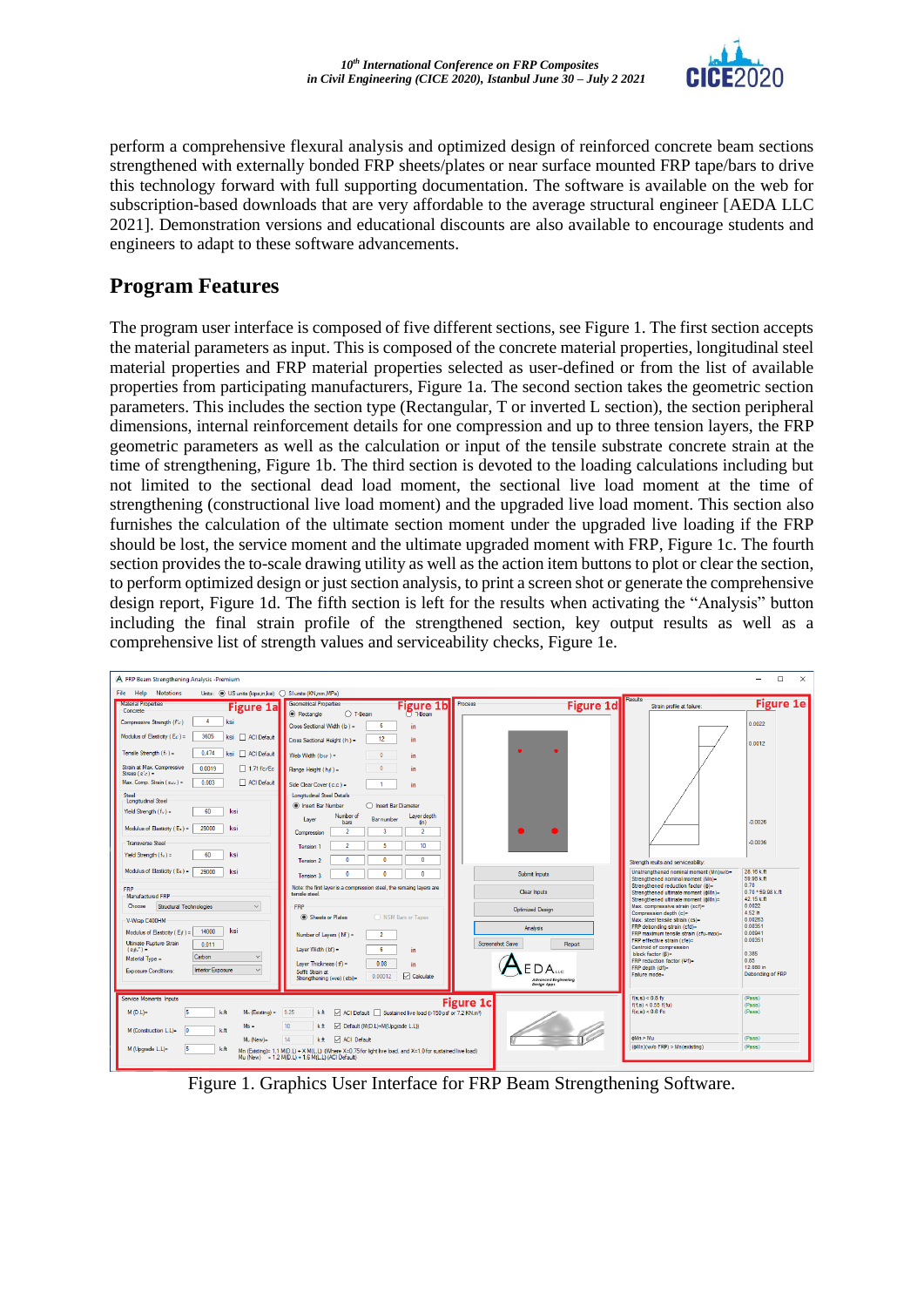

# **Analytical Formulations**

The developed program, in its current version, is built upon a completely analytical engine that solves quadratic equations or cubic expressions converted into equivalent quadratic equations with explicit determination of the neutral axis depth for each failure mode involved, namely, FRP rupture, concrete crushing and FRP debonding. For each failure mode, eight sets of closed form equations are established to control the specific eight cases involved:

- 1. All three tension layers yield, and compression layer does not yield.
- 2. Two extreme tension layers yield, and compression layer does not yield.
- 3. Only the extreme tension layer yields, and compression layer does not yield.
- 4. No tension layer yields, and compression layer does not yield.
- 5. All three tension layers yield, and compression layer also yields.
- 6. Two extreme tension layers yield, and compression layer also yields.
- 7. Only the extreme tension layer yields, and compression layer also yields.
- 8. No tension layer yields, but compression layer yields.

The force equilibrium equation is explicitly solved for the neutral axis depth of each of the eight possible cases in a specific failure mode. Based on the steel strains from the generated strain profiles in terms of the failure mode strain and neutral axis depth found, the applicable single case is selected. This is repeated for all three controlling failure modes and the lowest FRP strain associated with all three failure modes identifies the dominant mode for this analysis. Once the dominant failure mode is extracted, the corresponding moment capacity and the related parameters are finalized. At this point, the program generates the professional report based on the controlling failure mode and all input, relevant equations and output results impacted. This is made available in a pdf file format for the engineer to follow and check the calculations.

To showcase a sample of the analytical equations developed, the failure mode of concrete crushing for rectangular strengthened RC sections is presented below:

| Case 1: | $0.85 f'_{c} b \beta_1 c + A'_{s} E_{s} \varepsilon'_{s} - A_{s1} f_{y} - A_{s2} f_{y} - A_{s3} f_{y} - A_{f} E_{f} \varepsilon_{f} e = 0$                                       |
|---------|----------------------------------------------------------------------------------------------------------------------------------------------------------------------------------|
| Case 2: | $0.85 f'_{c} b \beta_1 c + A'_{s} E_s \varepsilon'_{s} - A_{s1} f_y - A_{s2} f_y - A_{s3} E_s \varepsilon_{s3} - A_f E_f \varepsilon_{fe} = 0$                                   |
| Case 3: | $0.85 f'_{c} b \beta_1 c + A'_{s} E_s \varepsilon'_{s} - A_{s1} f_y - A_{s2} E_s \varepsilon_{s2} - A_{s3} E_s \varepsilon_{s3} - A_f E_f \varepsilon_{fe} = 0$                  |
| Case 4: | $0.85 f'_{c} b \beta_1 c + A'_{s} E_s \varepsilon'_{s} - A_{s1} E_s \varepsilon_{s1} - A_{s2} E_s \varepsilon_{s2} - A_{s3} E_s \varepsilon_{s3} - A_f E_f \varepsilon_{fe} = 0$ |
| Case 5: | $0.85 f'_{c} b \beta_1 c + A'_{s} f_{y} - A_{s1} f_{y} - A_{s2} f_{y} - A_{s3} f_{y} - A_{f} E_{f} \varepsilon_{fe} = 0$                                                         |
| Case 6: | $0.85 f'_{c} b \beta_1 c + A'_{s} f_{y} - A_{s1} f_{y} - A_{s2} f_{y} - A_{s3} E_{s} \varepsilon_{s3} - A_{f} E_{f} \varepsilon_{f} e = 0$                                       |
| Case 7: | $0.85 f'_{c} b \beta_1 c + A'_{s} f_{y} - A_{s1} f_{y} - A_{s2} E_{s} \varepsilon_{s2} - A_{s3} E_{s} \varepsilon_{s3} - A_{f} E_{f} \varepsilon_{f} e = 0$                      |
| Case 8: | $0.85 f'_{c} b \beta_1 c + A'_{s} f_{y} - A_{s1} E_{s} \varepsilon_{s1} - A_{s2} E_{s} \varepsilon_{s2} - A_{s3} E_{s} \varepsilon_{s3} - A_{f} E_{f} \varepsilon_{f} e = 0$     |

The eight equations above are all quadratic in terms of the depth of neutral axis (c) and may be solve explicitly for a specific value of (c). Once (c) is determined, it is used along with the extreme compression fibre strain of 0.003 to establish the strain profile to each viable case. The correct case is the one that has the strain in all four layers of steel matching the case that generated its strain profile. There can be only one admissible case to achieve equilibrium under the four conditions specified.

## **Optimized Design Option**

For the specific beam cross section material and geometric parameters entered, the user may choose to generate the complete set of possible analysis solutions and plot that as a curve relating the number of FRP EB sheets or the number of FRP NSM bars on the x-axis against the ultimate moment furnished on the y-axis. By specifying the actual ultimate moment targeted for strength only, an optimum (minimum) quantity of FRP is computed to fulfill that desired moment, see Figure 2-3. A comprehensive tabulated list of all possible designs can be invoked to provide the specific results in numbers, Figure 4. On the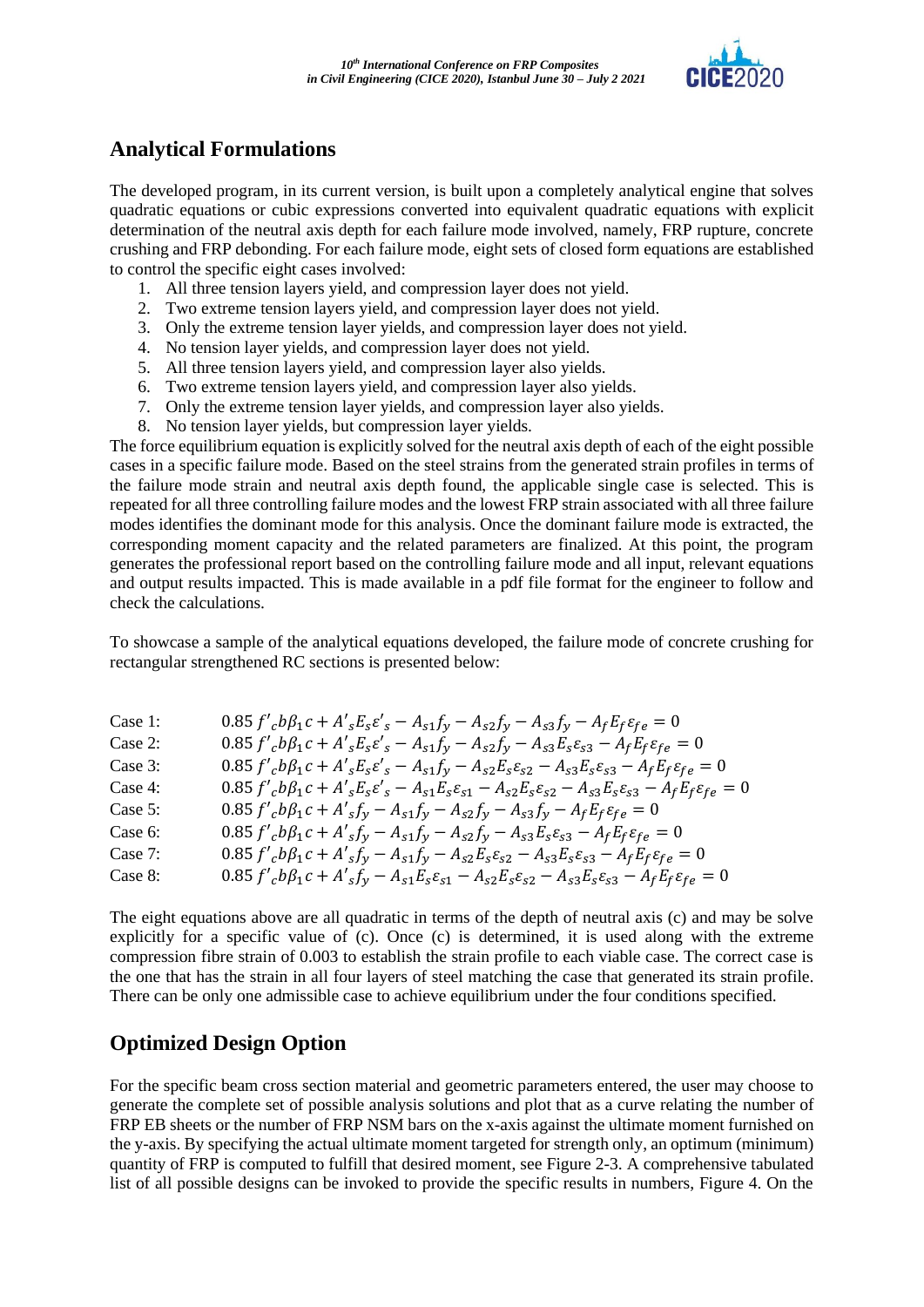

other hand, this extracted strength-based optimum design may not satisfy the serviceability limits. Therefore, an option to consider both the strength and serviceability requirements is made available. In this case, four different curves are plotted and the highest horizontal line representing strength and stress limit is concrete, steel and FRP is chosen as the optimum design case that satisfies every condition.



Figure 2. Optimized Design Graph for EB Sheets. Figure 3. Optimized Design Graph for NSM Bars.

| Nf   | FRP Area (Af) | φMn   | Φ    | Mn    | εfe     | ecf     | est     | c    |  |
|------|---------------|-------|------|-------|---------|---------|---------|------|--|
| 0.01 | 0.006         | 22.95 | 0.81 | 28.19 | 0.00496 | 0.00142 | 0.00397 | 2.63 |  |
| 0.02 | 0.012         | 23.2  | 0.81 | 28.5  | 0.00496 | 0.00143 | 0.00397 | 2.65 |  |
| 0.04 | 0.018         | 23.34 | 0.81 | 28.79 | 0.00496 | 0.00144 | 0.00393 | 2.68 |  |
| 0.05 | 0.024         | 23.68 | 0.81 | 29.1  | 0.00496 | 0.00145 | 0.00396 | 2.68 |  |
| 0.06 | 0.03          | 23.93 | 0.81 | 29.41 | 0.00496 | 0.00146 | 0.00396 | 2.69 |  |
| 0.08 | 0.036         | 24.18 | 0.81 | 29.72 | 0.00496 | 0.00147 | 0.00396 | 2.71 |  |
| 0.09 | 0.042         | 24.42 | 0.81 | 30.03 | 0.00496 | 0.00148 | 0.00396 | 2.72 |  |
| 0.1  | 0.048         | 24.56 | 0.81 | 30.31 | 0.00496 | 0.00149 | 0.00392 | 2.75 |  |
| 0.11 | 0.054         | 24.9  | 0.81 | 30.62 | 0.00496 | 0.0015  | 0.00396 | 2.75 |  |
| 0.12 | 0.06          | 25.14 | 0.81 | 30.93 | 0.00496 | 0.00151 | 0.00395 | 2.77 |  |
| 0.14 | 0.066         | 25.39 | 0.81 | 31.24 | 0.00496 | 0.00152 | 0.00395 | 2.78 |  |
| 0.15 | 0.072         | 25.63 | 0.81 | 31.54 | 0.00496 | 0.00153 | 0.00395 | 2.79 |  |
| 0.16 | 0.078         | 25.88 | 0.81 | 31.85 | 0.00496 | 0.00154 | 0.00395 | 2.8  |  |
| 0.17 | 0.084         | 26.01 | 0.81 | 32.13 | 0.00496 | 0.00155 | 0.00391 | 2.83 |  |
| 0.19 | 0.09          | 26.35 | 0.81 | 32.44 | 0.00496 | 0.00156 | 0.00395 | 2.84 |  |
| 0.2  | 0.096         | 26.59 | 0.81 | 32.75 | 0.00496 | 0.00157 | 0.00394 | 2.85 |  |
| 0.21 | 0.102         | 26.84 | 0.81 | 33.05 | 0.00496 | 0.00158 | 0.00394 | 2.86 |  |

Figure 4. All Possible Designs Tabulated for a Beam Strengthened with EB Sheets

### **Results and Discussion**

To illustrate the program functionality, example 16.3 of ACI 440.2R-17 is replicated here. The design example assumes two layers of CFRP sheets to be applied then checks the target moment against the furnished moment and performs all the serviceability limits, Figure 5. This is basically turning the design problem into an iterative analysis process. The converged iteration is selected here to analyze resulting in a perfect match with the example results.

Furthermore, the optimized design option is invoked next to extract the minimum FRP quantity needed to satisfy both the strength and serviceability target requirements. The solution reveals the fact that only 80% of a single sheet is needed to fulfill all requirement of the design instead of the full two sheets selected in the ACI 440.2R-17 example 16.3, Figure 6.

By re-analyzing the beam using the optimum size of FRP, it is confirmed to fulfill the needed limits of the guidelines. This exercise illustrates the power of the present software in avoiding the application of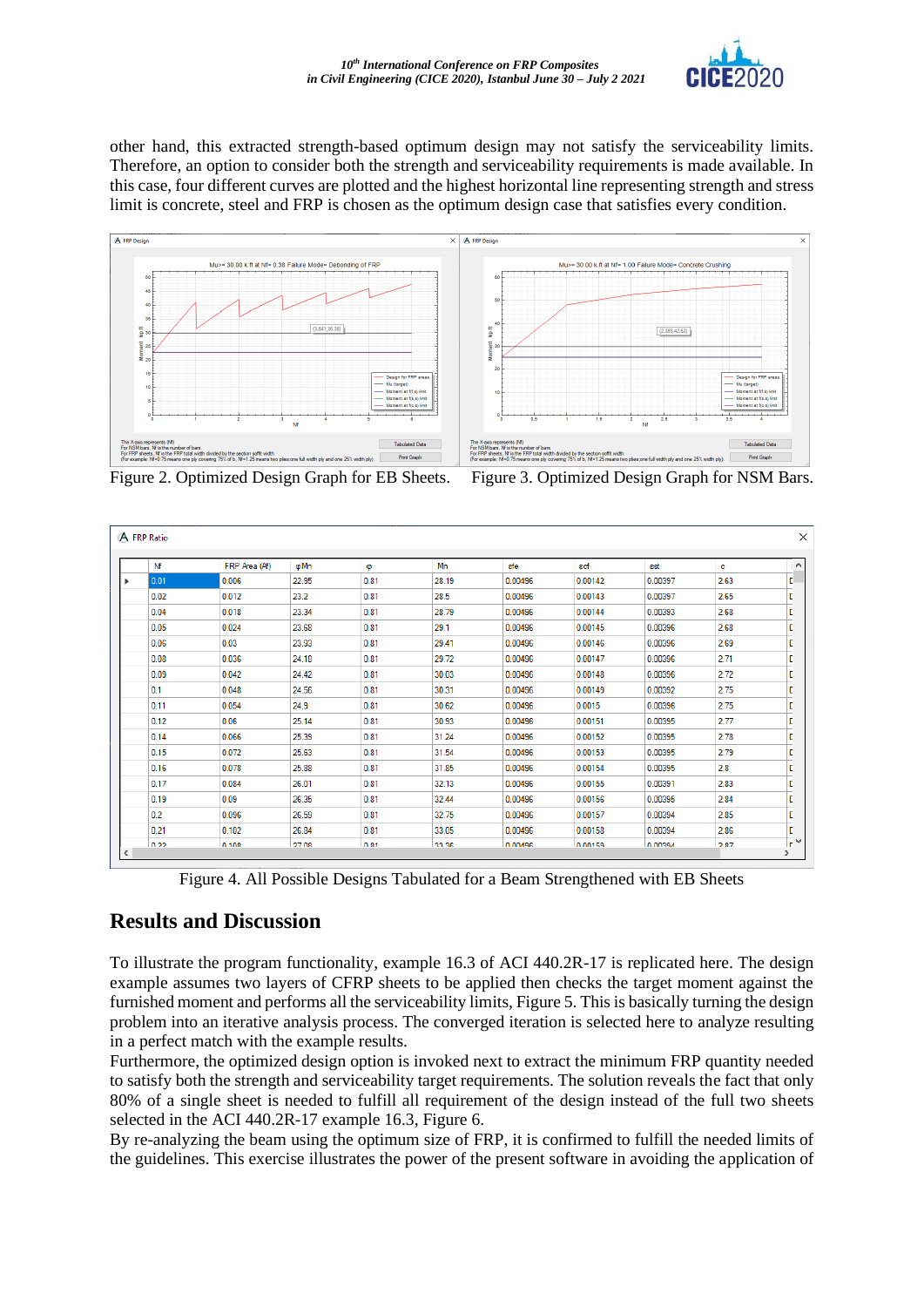

manual or spreadsheet-based iterations yielding optimized design output. It will further contribute to the efficiency of the design process and guarantees the economy of the material and labor cost involved.



Figure 5. Analysis of Example 16.3 of ACI 440.2R-17.



Figure 6. Optimized Design for Example 16.3 of ACI 440.2R-17 for Strength and Serviceability.